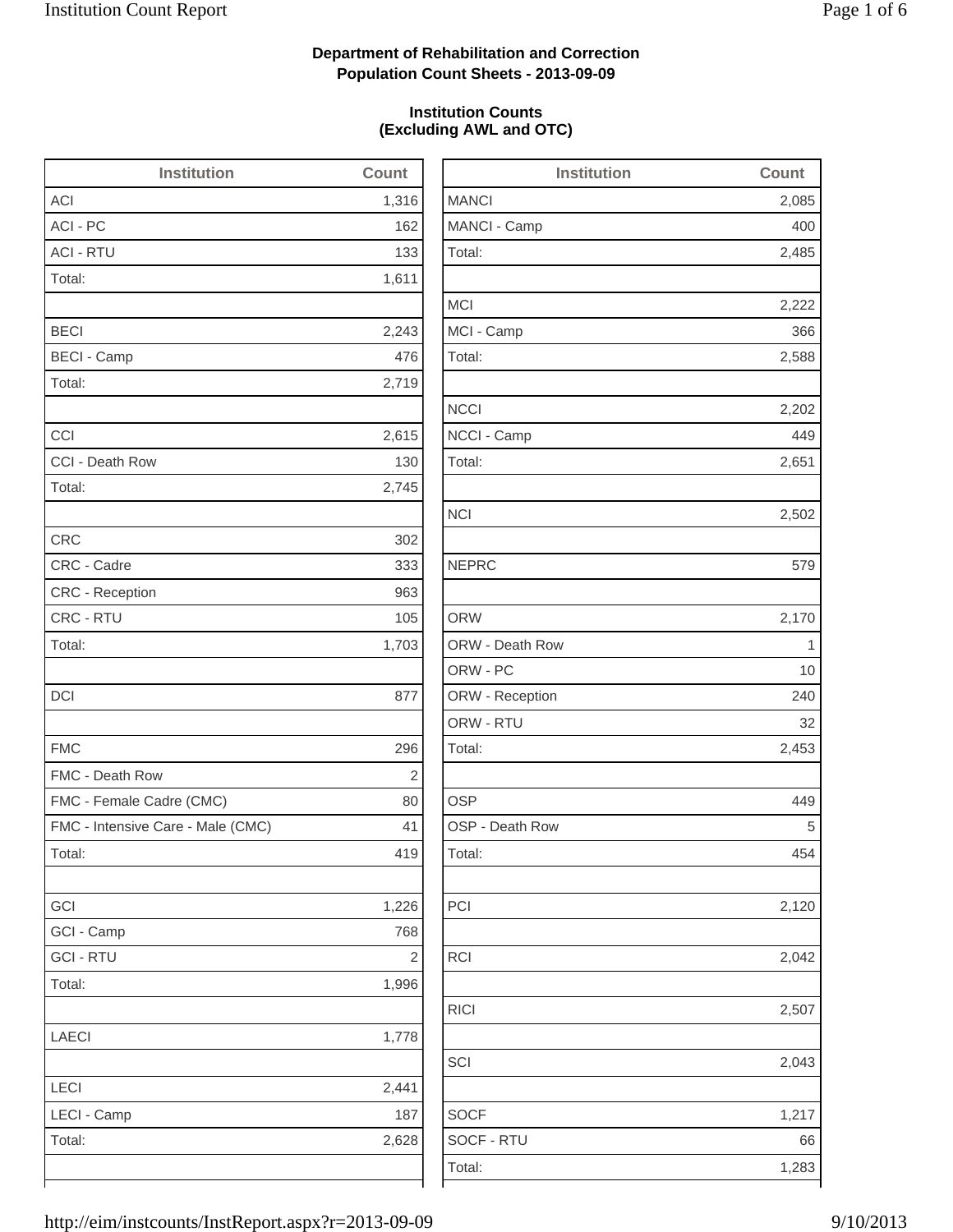## Institution Count Report Page 2 of 6

| LOCI                     | 2,272 |
|--------------------------|-------|
|                          |       |
| <b>LORCI</b>             | 55    |
| <b>LORCI - Cadre</b>     | 224   |
| <b>LORCI - Reception</b> | 997   |
| Total:                   | 1,276 |
|                          |       |
| <b>MACI</b>              | 959   |
| MACI - Minimum           | 1,334 |
| MACI - Youth             | 34    |
| Total:                   | 2,327 |

|                  | <b>Total Population:</b> | 50,285 |
|------------------|--------------------------|--------|
|                  |                          |        |
| Total:           |                          | 1,429  |
| <b>WCI - RTU</b> |                          | 50     |
| <b>WCI</b>       |                          | 1,379  |
|                  |                          |        |
| <b>TOCI</b>      |                          | 1,277  |
|                  |                          |        |
| Total:           |                          | 1,521  |
| TCI - Camp       |                          | 433    |
| <b>TCI</b>       |                          | 1,088  |

\* The Total Population includes 38 Offenders with Reason Codes 30 & 31. \*\* The Total Population includes 24 Offenders with Reason Code 0A.

#### **Male Population by Security Level (Include AWL and Exclude OTC)**

|                        |                   | , <del>.</del> |                |          |              |
|------------------------|-------------------|----------------|----------------|----------|--------------|
| <b>Security Level</b>  |                   | <b>Body</b>    | <b>AWL</b>     | $(-OTC)$ | <b>Total</b> |
| Total Level 5          |                   | 118            | $\overline{2}$ | 2        | 118          |
| <b>Total Level 4</b>   |                   | 1,840          | 18             | 8        | 1,850        |
| Total Level 3          |                   | 11,805         | 164            | 116      | 11,853       |
| Total Level 2          |                   | 17,228         | 227            | 143      | 17,312       |
| Total Level 1          |                   | 15,092         | 227            | 125      | 15,194       |
| <b>Total Death Row</b> |                   | 138            | $\overline{2}$ | 2        | 138          |
|                        | <b>Total Male</b> | 46,221         | 640            | 396      | 46,465       |

#### **Female Population by Institution (Include AWL and Exclude OTC)**

| (II)                     |                |                |          |              |  |
|--------------------------|----------------|----------------|----------|--------------|--|
| <b>Institution</b>       | <b>Body</b>    | <b>AWL</b>     | $(-OTC)$ | <b>Total</b> |  |
| <b>DCI</b>               | 877            | 11             | 2        | 886          |  |
| <b>FMC</b>               | $\overline{4}$ | 5              | 0        | 9            |  |
| FMC - Female Cadre (CMC) | 80             | $\overline{4}$ | 0        | 84           |  |
| <b>NEPRC</b>             | 579            | 23             | 11       | 591          |  |
| <b>ORW</b>               | 2,170          | 52             | 29       | 2,193        |  |
| <b>ORW - Death Row</b>   | 1              | 0              | 0        | 1            |  |
| ORW - PC                 | 10             | $\overline{0}$ | 0        | 10           |  |
| ORW - Reception          | 240            | 1              | $\Omega$ | 241          |  |
| ORW - RTU                | 32             | $\overline{0}$ | $\Omega$ | 32           |  |
| <b>Total Female</b>      | 3,993          | 96             | 42       | 4,047        |  |
| <b>Total Population:</b> | 50,214         | 736            | 438      | 50,512       |  |

#### **Male Population by Institution: Security Level 5 (Include AWL and Exclude OTC)**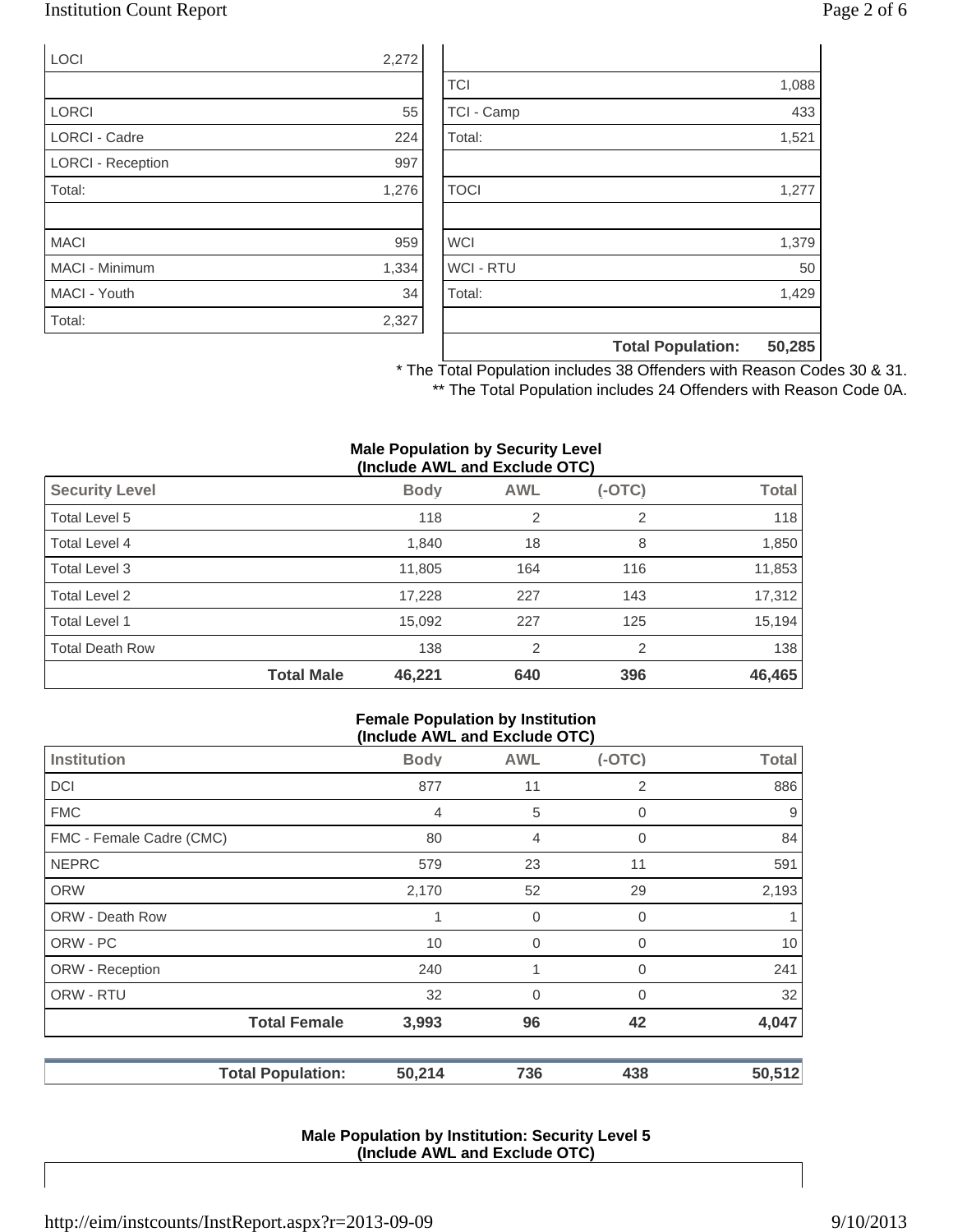# Institution Count Report Page 3 of 6

| Institution              |                      | <b>Body</b> | <b>AWL</b> | $(-OTC)$ | <b>Total</b> |
|--------------------------|----------------------|-------------|------------|----------|--------------|
| <b>LORCI - Reception</b> |                      |             |            |          |              |
| <b>OSP</b>               |                      | 117         |            |          |              |
| <b>SOCF</b>              |                      |             |            |          |              |
|                          | <b>Total Level 5</b> | 118         |            |          | 118          |

### **Male Population by Institution: Security Level 4 (Include AWL and Exclude OTC)**

|                          |                      |                |                  | - - . - <i>,</i> |                           |
|--------------------------|----------------------|----------------|------------------|------------------|---------------------------|
| Institution              |                      | <b>Body</b>    | <b>AWL</b>       | $(-OTC)$         | <b>Total</b>              |
| ACI - PC                 |                      | $\overline{7}$ | $\mathbf 0$      | $\mathbf 0$      | $\overline{7}$            |
| CRC                      |                      | 1              | $\overline{2}$   | 1                | $\mathbf{2}$              |
| CRC - RTU                |                      | $\sqrt{3}$     | $\boldsymbol{0}$ | $\,0\,$          | 3                         |
| LECI                     |                      | 25             | $\mathbf 0$      | 0                | 25                        |
| LORCI                    |                      | $\overline{2}$ | $\mathbf{1}$     | $\,0\,$          | 3                         |
| LORCI - Cadre            |                      | $\overline{2}$ | $\mathbf 0$      | $\mathbf 0$      | $\overline{2}$            |
| <b>LORCI - Reception</b> |                      | $\sqrt{3}$     | $\mathbf 0$      | $\mathbf 0$      | $\ensuremath{\mathsf{3}}$ |
| <b>MANCI</b>             |                      | 63             | $\mathbf 0$      | $\mathbf{0}$     | 63                        |
| MCI                      |                      | $\mathbf{3}$   | $\mathbf 0$      | $\mathbf 0$      | 3                         |
| <b>NCCI</b>              |                      | $\overline{2}$ | $\boldsymbol{0}$ | $\mathbf 0$      | $\overline{2}$            |
| OSP                      |                      | 332            | $\sqrt{2}$       | 1                | 333                       |
| <b>RCI</b>               |                      | $\overline{2}$ | $\,6\,$          | $\mathbf 0$      | $\,8\,$                   |
| SOCF                     |                      | 1,108          | $\,6\,$          | $\sqrt{5}$       | 1,109                     |
| SOCF - RTU               |                      | 62             | $\mathbf 0$      | $\boldsymbol{0}$ | 62                        |
| <b>TCI</b>               |                      | $\overline{7}$ | $\mathbf 0$      | $\boldsymbol{0}$ | $\overline{7}$            |
| <b>TOCI</b>              |                      | 212            | $\mathbf 0$      | $\mathbf 0$      | 212                       |
| <b>WCI</b>               |                      | $\overline{2}$ | $\mathbf{1}$     | 1                | $\mathbf{2}$              |
| WCI - RTU                |                      | $\overline{4}$ | $\boldsymbol{0}$ | 0                | 4                         |
|                          | <b>Total Level 4</b> | 1,840          | 18               | 8                | 1,850                     |

### **Male Population by Institution: Security Level 3 (Include AWL and Exclude OTC)**

| $(1.0100 \times 1.111)$ and Exolute $(0.001)$ |             |                |                |              |  |
|-----------------------------------------------|-------------|----------------|----------------|--------------|--|
| Institution                                   | <b>Body</b> | <b>AWL</b>     | $(-OTC)$       | <b>Total</b> |  |
| <b>ACI</b>                                    | 27          | 0              | 0              | 27           |  |
| ACI - PC                                      | 78          | 0              | $\mathbf 0$    | 78           |  |
| <b>BECI</b>                                   | 16          | $\mathbf 0$    | $\mathbf 0$    | 16           |  |
| CCI                                           | 3           | $\mathbf 0$    | $\mathbf 0$    | 3            |  |
| CRC                                           | 121         | 12             | 10             | 123          |  |
| CRC - Cadre                                   | 250         | $\mathbf 0$    | $\mathbf 0$    | 250          |  |
| CRC - Reception                               | 655         | 13             | 11             | 657          |  |
| CRC - RTU                                     | 88          | $\Omega$       | $\Omega$       | 88           |  |
| <b>FMC</b>                                    | 14          | $\overline{0}$ | $\overline{0}$ | 14           |  |
| FMC - Intensive Care - Male (CMC)             | 6           | $\mathbf 0$    | 0              | 6            |  |
| GCI                                           |             | 0              | $\Omega$       |              |  |
|                                               |             |                |                |              |  |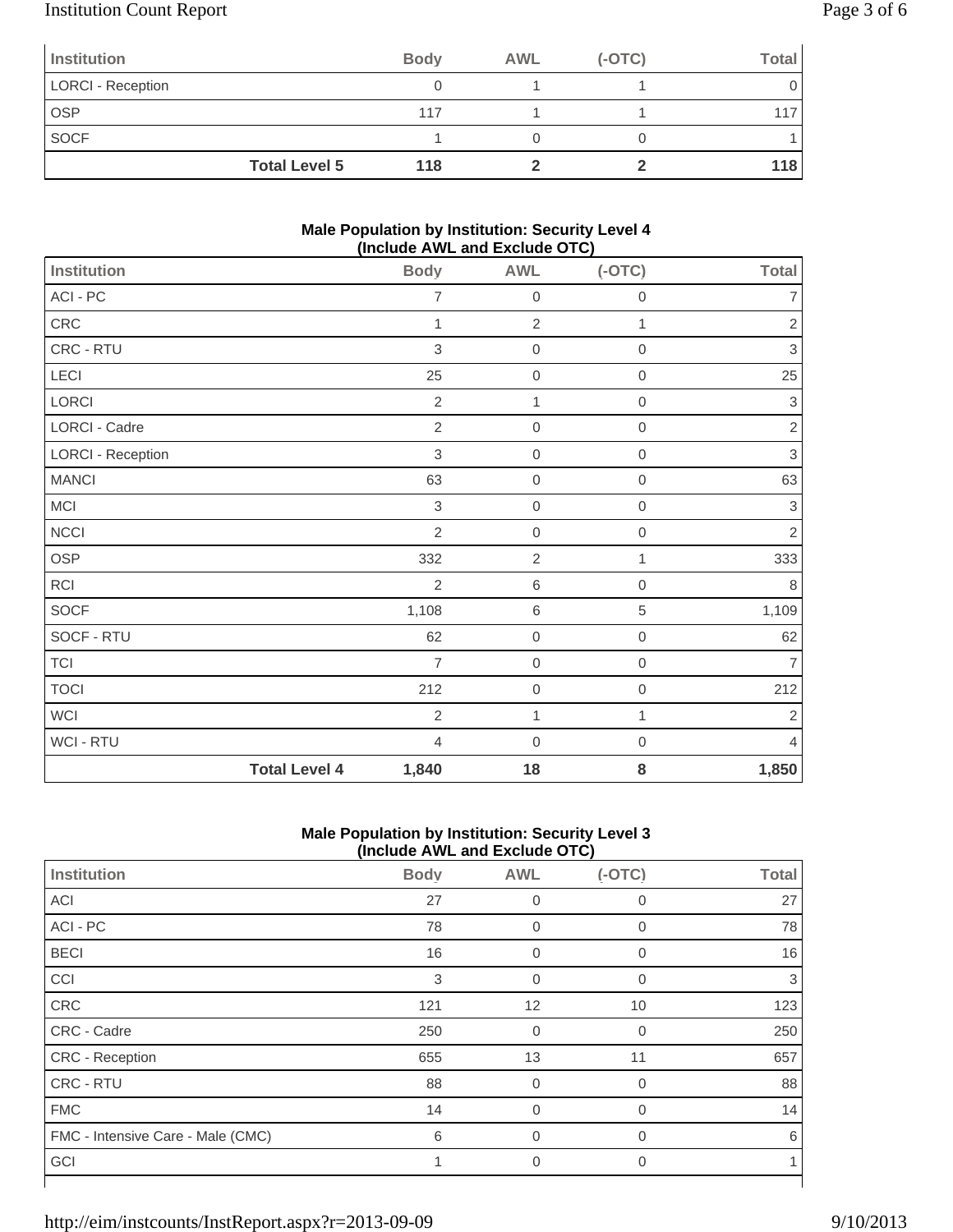# Institution Count Report Page 4 of 6

| <b>LAECI</b>             |                      | 21             | $\mathbf 0$    | $\mathbf 0$         | 21                        |
|--------------------------|----------------------|----------------|----------------|---------------------|---------------------------|
| <b>LECI</b>              |                      | 2,305          | 23             | 22                  | 2,306                     |
| LOCI                     |                      | $\mathsf 3$    | $\mathbf 0$    | $\mathbf 0$         | $\ensuremath{\mathsf{3}}$ |
| <b>LORCI</b>             |                      | 18             | 15             | 11                  | 22                        |
| <b>LORCI - Cadre</b>     |                      | 208            | $\mathbf 0$    | $\mathbf 0$         | 208                       |
| <b>LORCI - Reception</b> |                      | 471            | $\,6$          | $\,6$               | 471                       |
| <b>MACI</b>              |                      | 10             | $\mathbf{1}$   | $\mathbf{1}$        | 10                        |
| MACI - Youth             |                      | 12             | $\mbox{O}$     | $\mathbf 0$         | 12                        |
| <b>MANCI</b>             |                      | 1,943          | 20             | 14                  | 1,949                     |
| MCI                      |                      | 11             | $\mbox{O}$     | $\mbox{O}$          | 11                        |
| <b>NCCI</b>              |                      | 20             | $\mathbf 0$    | $\mbox{O}$          | 20                        |
| <b>NCI</b>               |                      | 21             | $\mathbf{1}$   | $\mathsf{O}\xspace$ | 22                        |
| PCI                      |                      | 64             | $\,$ 3 $\,$    | $\mathbf 0$         | 67                        |
| <b>RCI</b>               |                      | 1,998          | 37             | 16                  | 2,019                     |
| <b>RICI</b>              |                      | 19             | $\mathbf 0$    | $\mathsf{O}\xspace$ | 19                        |
| SCI                      |                      | 3              | $\mathbf 0$    | $\mathsf{O}\xspace$ | $\ensuremath{\mathsf{3}}$ |
| <b>SOCF</b>              |                      | 108            | $\mbox{O}$     | $\mathbf 0$         | 108                       |
| SOCF - RTU               |                      | $\overline{4}$ | $\mathbf 0$    | $\mathsf{O}\xspace$ | $\overline{4}$            |
| <b>TCI</b>               |                      | 941            | 11             | $\,8\,$             | 944                       |
| TCI - Camp               |                      | $\mathbf{1}$   | $\mathbf 0$    | $\mathbf 0$         | 1                         |
| <b>TOCI</b>              |                      | 1,007          | $\overline{7}$ | $\,$ 5 $\,$         | 1,009                     |
| <b>WCI</b>               |                      | 1,312          | 15             | 12                  | 1,315                     |
| WCI - RTU                |                      | 46             | $\mbox{O}$     | $\mathbf 0$         | 46                        |
|                          | <b>Total Level 3</b> | 11,805         | 164            | 116                 | 11,853                    |

### **Male Population by Institution: Security Level 2 (Include AWL and Exclude OTC)**

| <b>Institution</b>                | <b>Body</b> | <b>AWL</b>       | $(-OTC)$            | <b>Total</b> |
|-----------------------------------|-------------|------------------|---------------------|--------------|
| ACI                               | 565         | 3                | 1                   | 567          |
| ACI - PC                          | 53          | $\boldsymbol{0}$ | $\mathsf{O}\xspace$ | 53           |
| <b>ACI - RTU</b>                  | 84          | 1                | $\mathbf 0$         | 85           |
| <b>BECI</b>                       | 1,527       | 24               | 18                  | 1,533        |
| CCI                               | 1,830       | 12               | $10$                | 1,832        |
| CRC                               | 70          | $\overline{2}$   | $\overline{2}$      | 70           |
| CRC - Cadre                       | 67          | $\boldsymbol{0}$ | $\boldsymbol{0}$    | 67           |
| CRC - Reception                   | 151         | 6                | 4                   | 153          |
| CRC - RTU                         | 10          | $\mathbf 0$      | $\mathbf 0$         | 10           |
| <b>FMC</b>                        | 17          | $\mathbf 0$      | 0                   | 17           |
| FMC - Intensive Care - Male (CMC) | 22          | $\boldsymbol{0}$ | $\boldsymbol{0}$    | 22           |
| GCI                               | 762         | $\overline{2}$   | $\mathbf{2}$        | 762          |
| <b>LAECI</b>                      | 1,448       | 21               | 18                  | 1,451        |
| LECI                              | 105         | 1                | 1                   | 105          |
| LOCI                              | 1,236       | 14               | 11                  | 1,239        |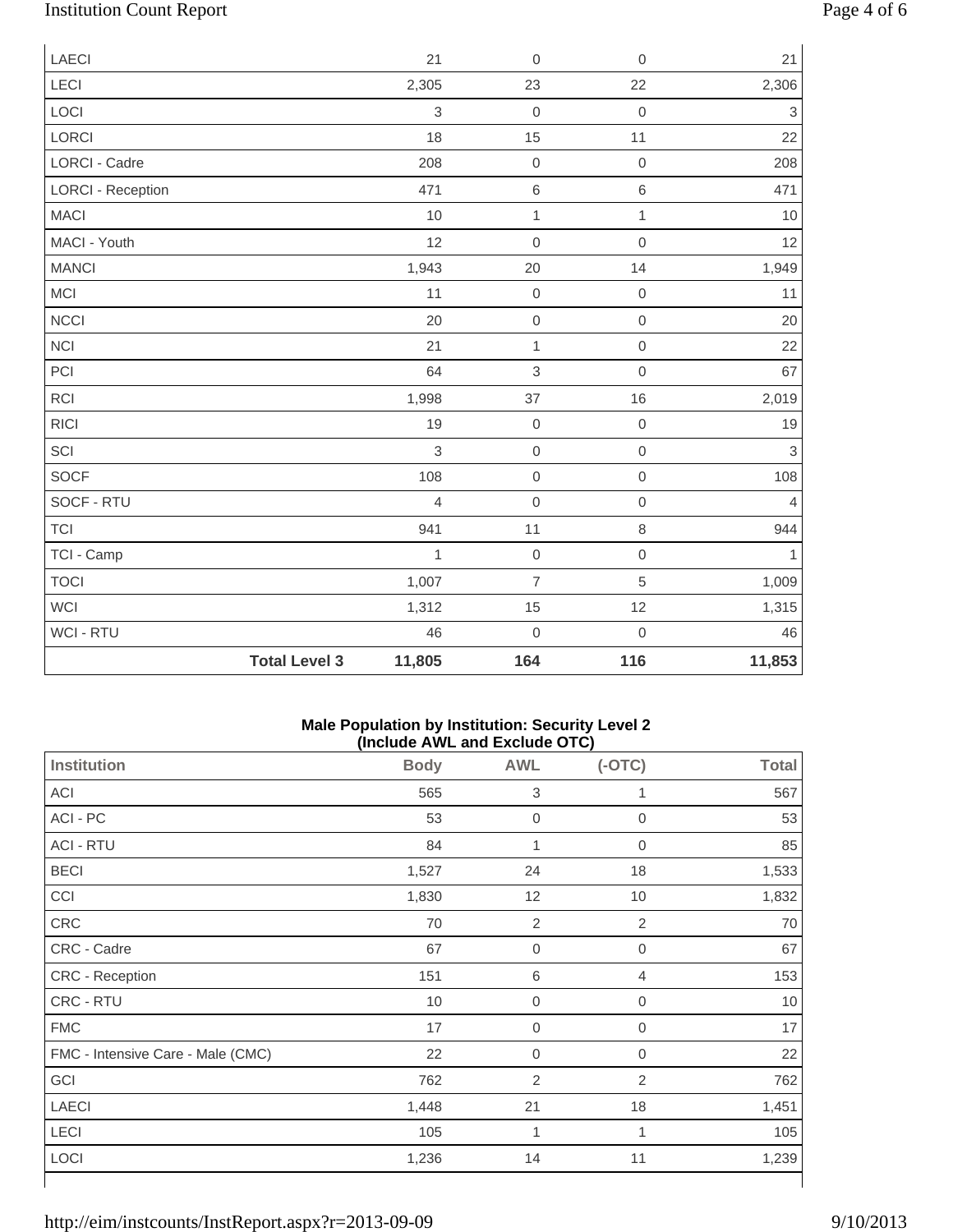# Institution Count Report Page 5 of 6

| <b>LORCI</b>             | 20             | $\overline{7}$   | $\,6$            | 21     |
|--------------------------|----------------|------------------|------------------|--------|
| LORCI - Cadre            | 12             | $\mathbf 0$      | $\mathbf 0$      | 12     |
| <b>LORCI - Reception</b> | 233            | 4                | $\overline{4}$   | 233    |
| <b>MACI</b>              | 949            | 1                | $\mathbf 0$      | 950    |
| MACI - Youth             | 22             | 0                | $\boldsymbol{0}$ | 22     |
| <b>MANCI</b>             | 64             | $\overline{2}$   | 2                | 64     |
| <b>MCI</b>               | 1,792          | $20\,$           | 15               | 1,797  |
| MCI - Camp               | $\overline{2}$ | 0                | $\boldsymbol{0}$ | 2      |
| <b>NCCI</b>              | 1,420          | 25               | 13               | 1,432  |
| <b>NCI</b>               | 1,921          | 34               | 17               | 1,938  |
| PCI                      | 834            | 14               | $\sqrt{5}$       | 843    |
| <b>RCI</b>               | 42             | 1                | 1                | 42     |
| <b>RICI</b>              | 653            | 4                | $\mathfrak{B}$   | 654    |
| SCI                      | 1,103          | 28               | $\boldsymbol{9}$ | 1,122  |
| <b>TCI</b>               | 91             | 1                | 1                | 91     |
| <b>TOCI</b>              | 58             | $\boldsymbol{0}$ | $\mathbf 0$      | 58     |
| <b>WCI</b>               | 65             | 0                | $\boldsymbol{0}$ | 65     |
| <b>Total Level 2</b>     | 17,228         | 227              | 143              | 17,312 |

### **Male Population by Institution: Security Level 1 (Include AWL and Exclude OTC)**

| <b>Institution</b>                | <b>Body</b> | <b>AWL</b>     | $(-OTC)$            | <b>Total</b> |
|-----------------------------------|-------------|----------------|---------------------|--------------|
| ACI                               | 565         | $\,$ 3 $\,$    | 1                   | 567          |
| ACI - PC                          | 53          | $\mathbf 0$    | $\mathbf 0$         | 53           |
| <b>ACI - RTU</b>                  | 84          | $\mathbf{1}$   | $\mathbf 0$         | 85           |
| <b>BECI</b>                       | 1,527       | 24             | 18                  | 1,533        |
| CCI                               | 1,830       | 12             | 10                  | 1,832        |
| CRC                               | 70          | $\overline{2}$ | $\overline{2}$      | $70\,$       |
| CRC - Cadre                       | 67          | $\mathbf 0$    | $\mbox{O}$          | 67           |
| CRC - Reception                   | 151         | $\,6$          | $\overline{4}$      | 153          |
| CRC - RTU                         | 10          | $\mathbf 0$    | $\mathbf 0$         | 10           |
| <b>FMC</b>                        | 17          | $\mathbf 0$    | $\mathbf 0$         | 17           |
| FMC - Intensive Care - Male (CMC) | 22          | $\mbox{O}$     | $\mathbf 0$         | 22           |
| GCI                               | 762         | $\overline{2}$ | $\sqrt{2}$          | 762          |
| <b>LAECI</b>                      | 1,448       | 21             | 18                  | 1,451        |
| LECI                              | 105         | $\mathbf{1}$   | 1                   | 105          |
| LOCI                              | 1,236       | 14             | 11                  | 1,239        |
| LORCI                             | 20          | $\overline{7}$ | $\,6\,$             | 21           |
| LORCI - Cadre                     | 12          | $\mathbf 0$    | $\mathsf{O}\xspace$ | 12           |
| <b>LORCI - Reception</b>          | 233         | $\overline{4}$ | 4                   | 233          |
| <b>MACI</b>                       | 949         | 1              | $\mathsf{O}\xspace$ | 950          |
| MACI - Youth                      | 22          | $\mbox{O}$     | $\,0\,$             | 22           |
| <b>MANCI</b>                      | 64          | $\sqrt{2}$     | $\mathbf 2$         | 64           |